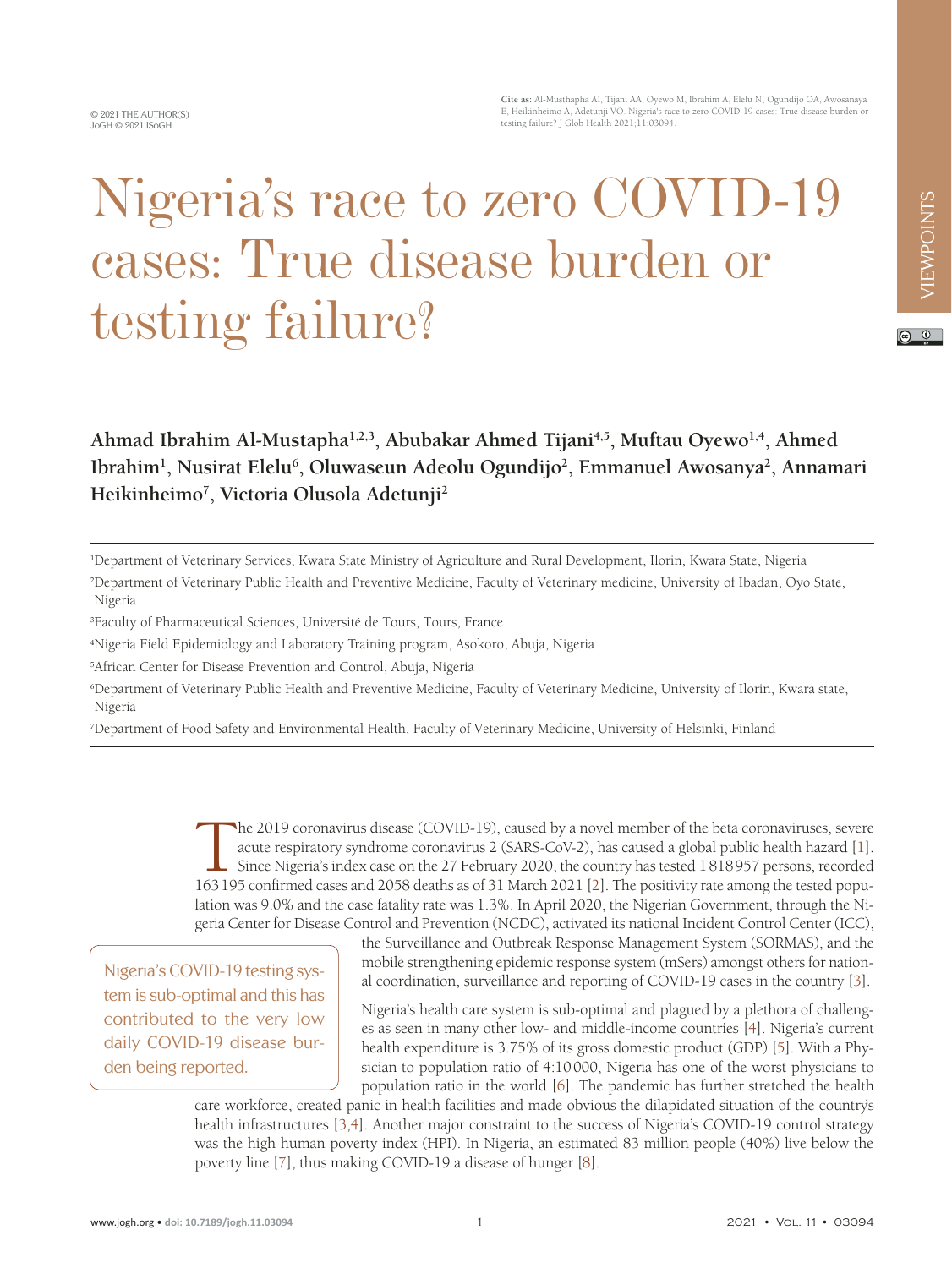Daily incidence of confirmed COVID-19 cases in Nigeria

<span id="page-1-0"></span>

Figure 1. Daily incidence of confirmed COVID-19 cases in Nigeria as of 9 May 2021 [[2](#page-3-1)].

An effective COVID-19 testing system is critical to understanding the pandemic's burden and spatio-temporal spread across the globe. This should enable the prompt identification of infected persons, determining populations most at risk, improve prognosis, and assist with contact tracing [\[3](#page-3-2)]. However, Nigeria's CO-VID-19 testing system and capacity are sub-optimal with close to only 2000000 people tested out of the estimated 210000000 population. Despite the low testing capacity, an even lower incidence of COVID-19 cases is being reported daily ([Figure 1](#page-1-0)). Hence, this viewpoint asks the million-dollar question: Have we flattened the curve? And if yes, how soon do we get to zero cases? Furthermore, we evaluated Nigeria's CO-VID-19 testing capacity 14 months after the identification of patient zero.

## COVID-19 TESTING AND LABORATORY CAPACITY

A reliable, fast, and efficient testing system is crucial to identifying cases and curbing the spread of COVID-19 especially in densely populated countries such as Nigeria (210 million people). Prior to the COVID-19 pandemic, Nigeria's laboratory networks and diagnostic capacities were poor. This was evident in the number of existing laboratories by January 2020, as only 6 BSL-3 laboratories with capacity to test for SARS-CoV2 existed in Nigeria. These facilities were mainly conducting quantitative polymerase chain reaction (RT-qPCR) and

The general public is advised to strictly adhere to COVID-19 preventive measures such as the use of masks, physical distancing, frequent washing of their hands.

other confirmatory diagnostic tests for important endemic and sporadic outbreaks such as Lassa fever, Yellow fever and Cholera [\[3,](#page-3-2)[4](#page-3-3)]. These laboratories soon became overwhelmed with the increasing COVID-19 incidence in Nigeria. As of April 2020, Nigeria could only test 2500 samples per day. To cater to the rising disease burden, NCDC leveraged on two existing platforms (HIV molecular testing laboratories as well as the GeneXpert *M. tuberculosis* testing equipment) and repurposed these machines to test for SARS-CoV-2. As of April 5, 2021, with increased commitment from the Government there now exists 124 COVID-19 testing centers in Nigeria. Of these, 76 are public owned COVID-19 testing facilities

in the NCDC network, while 41 are fee-paying private COVID-19 testing laboratories and 7 corporate laboratories spread across Nigeria [[2\]](#page-3-1).

However, despite the expansion of the laboratory network across the country, only about 1.8 million samples have been tested across all platforms in Nigeria (open PCR, GeneXpert, and RDT kits) over 14 months (March 2020 – April 2021). This represents only 0.8% of Nigeria's population [\[9](#page-3-8)]. **[Table 1](#page-1-1)** puts into perspective, Nigeria's COVID-19 tests done in comparison with few selected countries. The average daily COVID-19 tests conducted rose from 2500 samples in April 2020 to 4000 samples by December 2020 and 5250 samples by April 2021. Currently, Nigeria has only tested 8.5 persons per thousand population. Hence, we opine that this extremely low testing system could be responsible for the low daily COVID-19 incidence in Nigeria.

| <b>Table 1.</b> Cumulative COVID-19 tests continued by selected countries as 01.31 March 2021 |                        |                                |                                |                          |
|-----------------------------------------------------------------------------------------------|------------------------|--------------------------------|--------------------------------|--------------------------|
| <b>COUNTRY</b>                                                                                | <b>POPULATION [10]</b> | <b>TOTAL HUMANS TESTED [9]</b> | <b>TESTED PER THOUSAND [9]</b> | <b>DAILY AVERAGE [9]</b> |
| Nigeria                                                                                       | 210134412              | 1803177                        | 8.5                            | 5250                     |
| Ethiopia                                                                                      | 117790090              | 2301145                        | 19.8                           | 8200                     |
| Morocco                                                                                       | 37245243               | 5443945                        | 147.5                          | 11300                    |
| South Africa                                                                                  | 59881455               | 9803871                        | 165.3                          | 27000                    |
| <b>UAE</b>                                                                                    | 9981853                | 37 354 626                     | 3776.9                         | 220000                   |
| United Kingdom                                                                                | 68155831               | 124147198                      | 1783.5                         | 1216000                  |

<span id="page-1-1"></span>**Table 1.** Cumulative COVID-19 tests conducted by selected countries as of 31 March 2021

### RAPID DIAGNOSTIC TESTS

Although RT-PCR is the gold standard for diagnosing COVID-19, antigen-based rapid diagnostic tests (RDTs) was granted emergency use authorization by the World Health Organization (WHO) in September 2020 [[11](#page-3-10)]. RDTs are cheap, fast, require less technical expertise and could be more sustainable in LMICs such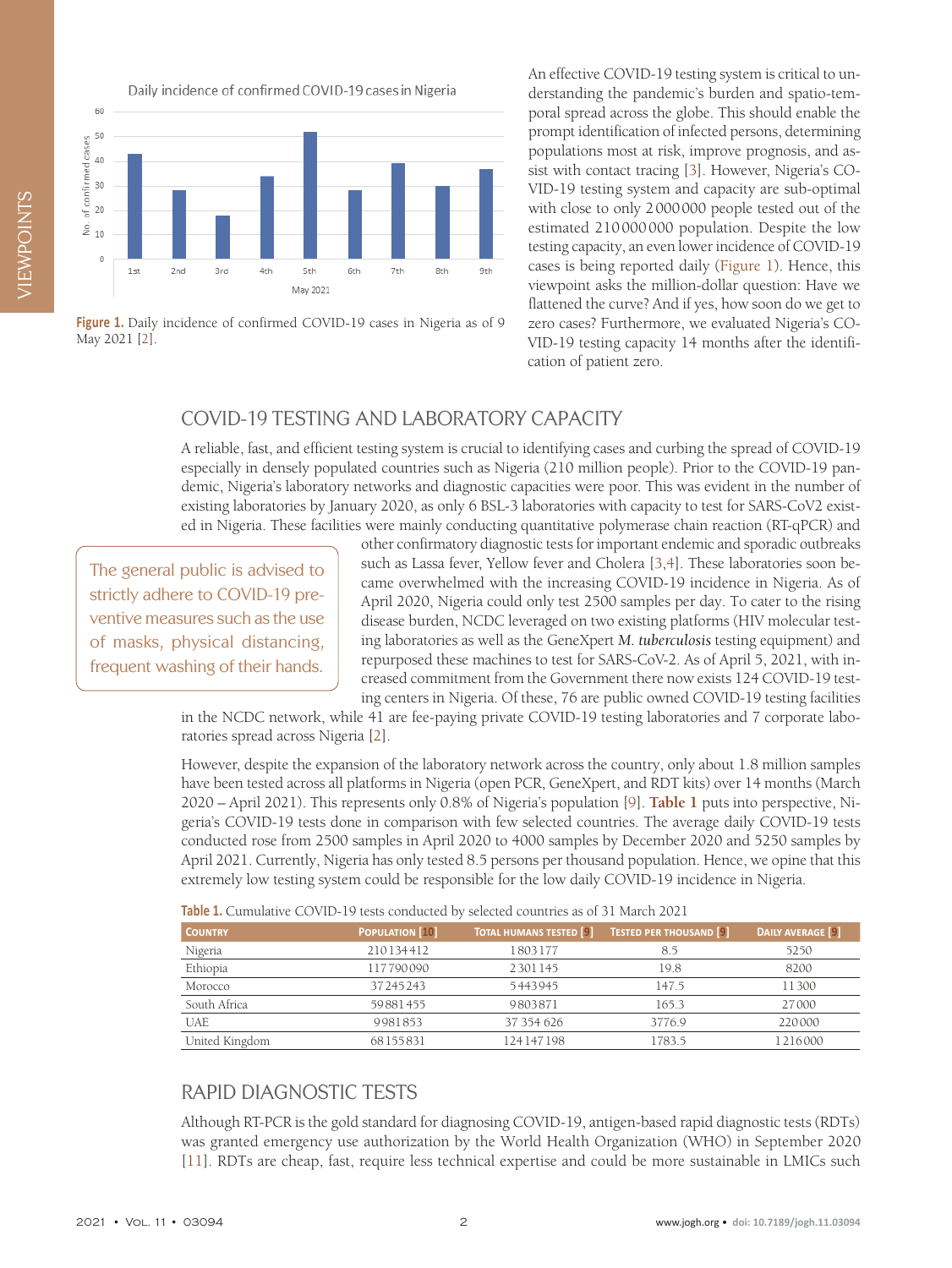

**Photo: From the collection of Al-Mustapha Ahmad Ibrahim (used with permission).**

as Nigeria. Consequently, Nigeria validated it during the screening of youth corps before their admission into the compulsory one-year national service [[12](#page-3-11)]. Ige et al. reported that although COVID-19 RDTs have lower sensitivity and specificity, they have proven useful in scaling up Nigeria's COVID-19 testing system especially in schools, congregations, and hard-to-reach areas [[13\]](#page-3-12). However, it is yet to be determined if the low sensitivity of RDTs contributed to the lower COVID-19 incidence in Nigeria. COVID-19 testing using RDTs should be conducted by qualified health care personnel while adhering strictly to COVID-19 protocols to avoid technical errors and further community spread of the SARS-CoV-2 [[13](#page-3-12)].

### THE NEED TO REVIEW THE NATIONAL COVID-19 TESTING PLAN

To successfully navigate the nation out of this pandemic, the true burden of the COVID-19 pandemic must be determined especially in the race to zero cases. This can be achieved by increasing Nigeria's COV-ID-19 laboratory testing capacity across the nation. The current testing framework and strategies are ineffective and must be improved so that increased testing can be done to capture at least 5% of Nigeria's population by December 2021. Furthermore, we propose "risk-adjusted mass screening" of Nigerians. This is in line with the target of the Africa Center for Disease Control and prevention (Africa CDC) initiative "partnership to accelerate COVID-19 testing" (PACT) which aims to conduct

at least 80000 tests per million population [[14](#page-3-13)]. Some African countries have used this testing system to determine the spatio-temporal spread and the true burden of COVID-19 in their countries. Countries such as South Africa (9803871), Morocco (5443945) etc. have started the risk-based mass screening of their citizens [[14](#page-3-13)]. In some of these countries, the local production of their nucleic acid extraction kits and laboratory reagents has assisted them in ramping up the number of tests conducted. PACT, Coalition against COVID-19 (CA-COVID), and other corporate organizations have assisted the Presidential Task Force (PTF) to increase testing, contact tracing, and treatment of all cases, which are cardinal components in reaching zero cases [[14\]](#page-3-13).

The need for community engagement towards any successful public health intervention cannot be overemphasized. Hence, to fully curtail the spread of the SARS-CoV-2, there is the need to employ community engagement strategies that will encourage adoption of all recommended safety measures through rigorous public education and community enforcement in order to prevent further spread of the virus within the country. This should be combined with rigorous contact tracing, improved testing strategy and mass vaccination with effective vaccines. The government must improve public trust in its handling of the pandemic through mass advocacy and public health education. Public trust in government is a crucial factor in vaccine acceptance, a cardinal instrument in curbing the spread of the SARS-CoV-2 and returning to normalcy. Therefore, it remains paramount for the government to sensitize and persuade its citizenry to "take responsibility" by strictly adhering to the infection prevention and control measures (use of face mask, frequent hand washing, physical distancing) and accepting the COVID-19 vaccine.

#### **CONCLUSION**

Although government's preparedness and response efforts towards the pandemic have been above average, more needs to be done especially in the area of testing. Nigeria has neither flattened the curve nor heading towards zero COVID-19 cases. The low daily disease incidence is mostly a function of a very low testing rate. There is a need to quickly roll out COVID-19 vaccination to cover 70% of the population so as to achieve herd immunity. Furthermore, a transparent, holistic, and participatory approach by the government is critical to combating the COVID-19 pandemic in Nigeria and rebuilding stronger health systems towards adjusting to a "new normal".